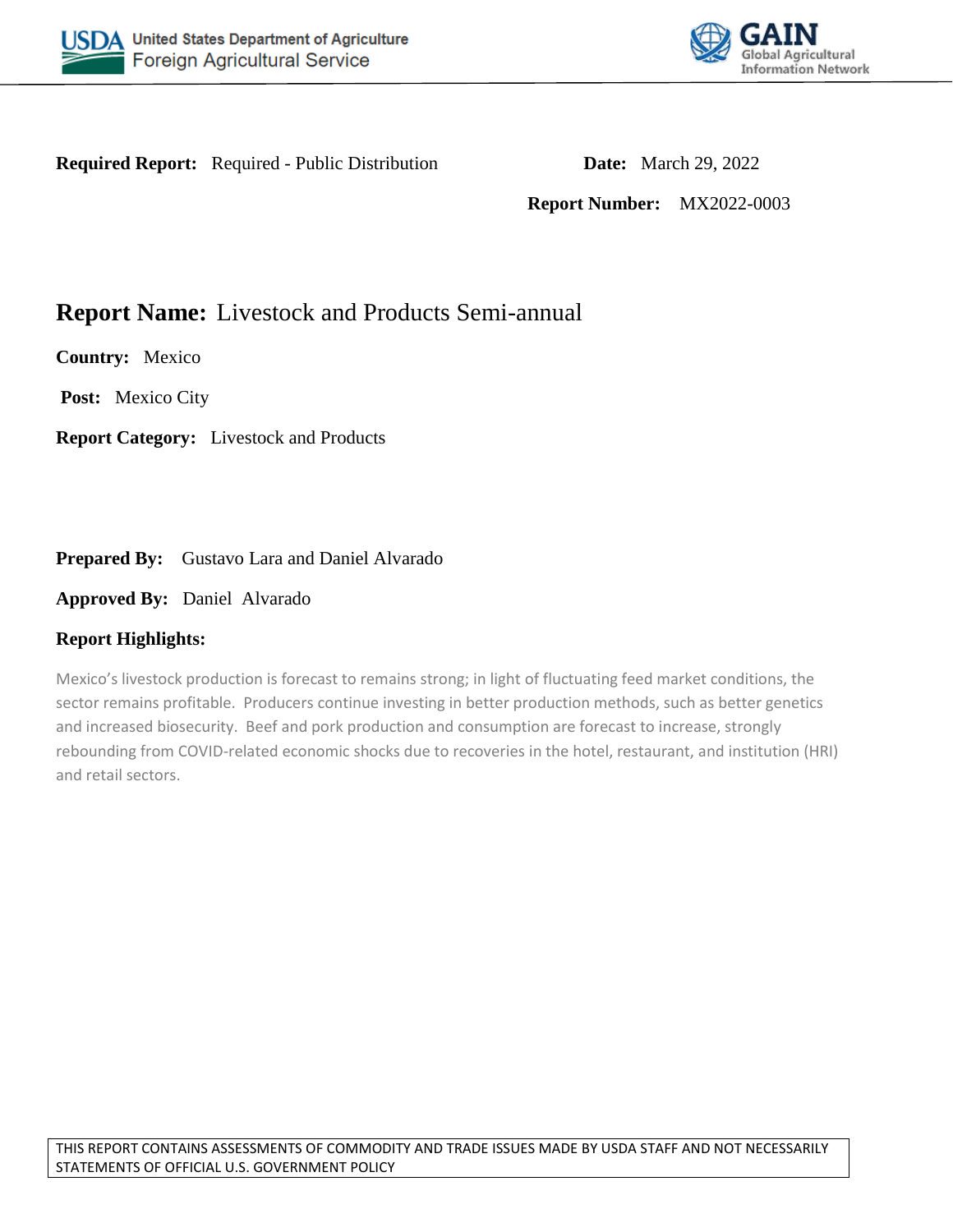# **Executive Summary**

**[Cattle:](#page-2-0)** In 2022, the calf crop is kept at 8.3 million head. The slaughter forecast is raised to 6.76 million head. Imports are forecast at 60,000 head on decreased availability from Central America and higher capacity for Mexican feedlots to domestically source slaughter cattle. The cattle export forecast is increased to 1.465 million head.

**[Beef:](#page-4-0)** The 2022 beef production and import forecasts are kept at 2.19 million metric ton (MT) carcass weight equivalent (CWE) and 200,000 MT CWE, respectively. The export forecast is lowered to 370,000 MT CWE. Consumption is forecast higher at 2.02 million MT CWE on continued economic recovery from pandemic-related shocks, especially in Mexico City, Mexico State, Jalisco, and Nuevo Leon where income is higher and population is denser. Additionally, worldwide COVID waves are causing further lockdowns and travel restrictions, while Mexico maintains a relaxed posture to domestic and international tourism which is stimulating hotel, restaurant, and institution (HRI) demand.

**[Swine:](#page-8-0)** The 2022 pig crop forecast is increased to 21.85 million head. The hog herd continues expanding, having remained healthy and free of major diseases. The pig slaughter forecast is increased to 20.6 million head. Slaughter at Federally Inspected (TIF) establishments has increased due to consumers' increasing preference for better food safety, which TIF is known for. TIF meatpackers also achieve better yields, especially those vertically-integrated companies investing in improved infrastructure along the production chain. Swine exports remain zero and imports are decreased to 20 thousand head for breeding.

**[Pork:](#page-10-0)** The 2022 pork production forecast is increased to 1.58 million MT CWE. Producers are motivated by increased export demand (forecast increased to 385,000 MT CWE) and growing domestic consumption (forecast increased to 2.45 million MT CWE) driven by population growth and pork's affordability over beef. Producers continue putting out innovative and creative products at affordable prices. The pork import forecast is increased to 1.255 million MT CWE to help satisfy consumer demand. Complimentary U.S.–Mexico supply and production chain development is expected to continue.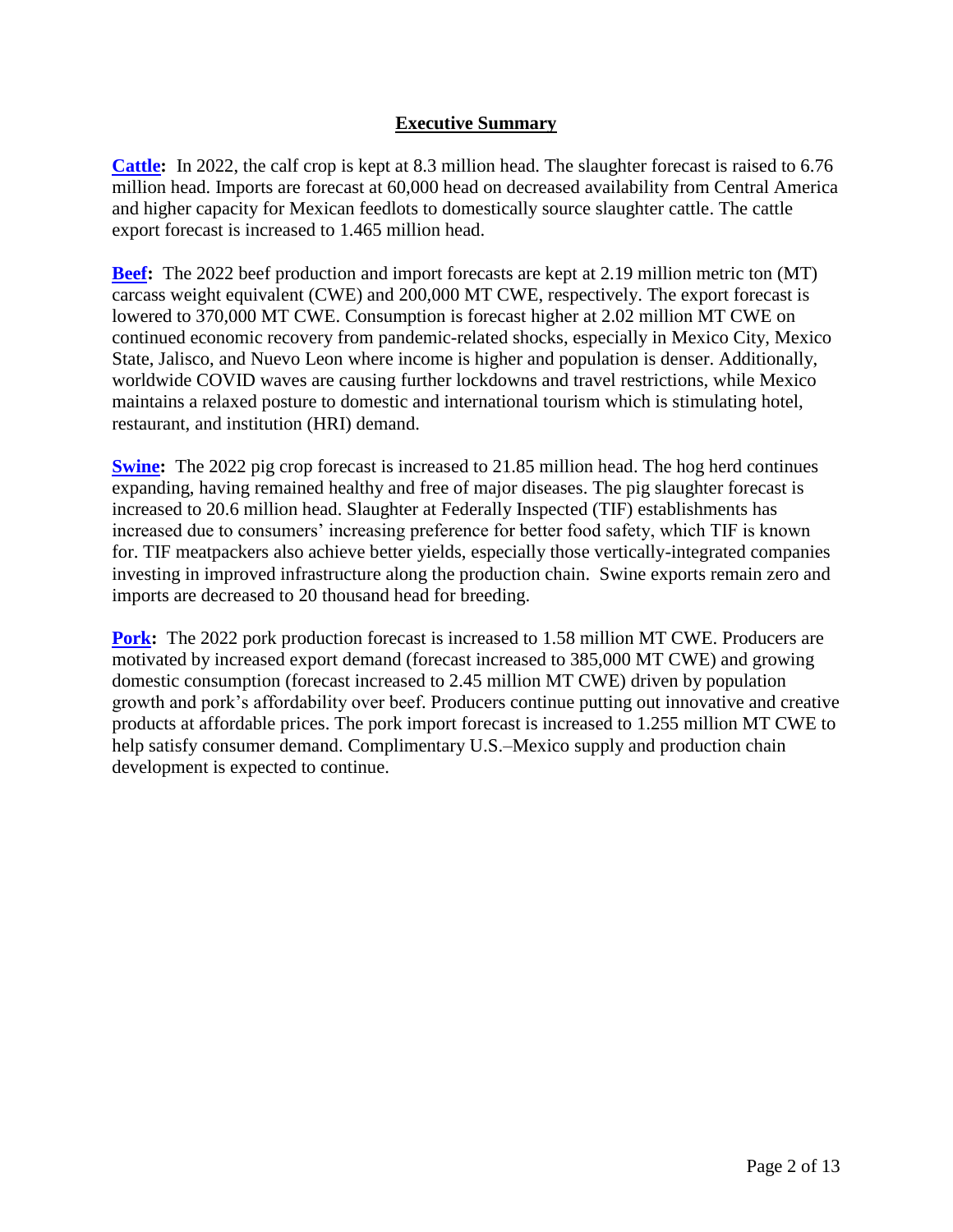## **Cattle**

| Animal Numbers, Cattle                 | 2020                 |                 | 2021                 |                 | 2022                 |                 |  |  |
|----------------------------------------|----------------------|-----------------|----------------------|-----------------|----------------------|-----------------|--|--|
| <b>Market Year Begins</b>              | <b>Jan 2020</b>      |                 | <b>Jan 2021</b>      |                 | <b>Jan 2022</b>      |                 |  |  |
| Mexico                                 | <b>USDA Official</b> | <b>New Post</b> | <b>USDA Official</b> | <b>New Post</b> | <b>USDA Official</b> | <b>New Post</b> |  |  |
| Total Cattle Beg. Stks (1,000 HEAD)    | 16,900               | 16,900          | 17,000               | 17,000          | 17,370               | 17,258          |  |  |
| Dairy Cows Beg. Stocks (1,000 HEAD)    | 3,550                | 3,550           | 3,500                | 3,500           | 3,550                | 3,550           |  |  |
| Beef Cows Beg. Stocks (1,000 HEAD)     | 7,900                | 7,900           | 7,950                | 7,950           | 8,000                | 8,000           |  |  |
| Production (Calf Crop) (1,000 HEAD)    | 8,000                | 8,000           | 8,150                | 8,150           | 8,300                | 8,300           |  |  |
| Total Imports (1,000 HEAD)             | 37                   | 37              | 75                   | 90              | 60                   | 60              |  |  |
| Total Supply (1,000 HEAD)              | 24,937               | 24,937          | 25,225               | 25,240          | 25,730               | 25,618          |  |  |
| Total Exports (1,000 HEAD)             | 1,485                | 1,485           | 1,200                | 1,200           | 1,460                | 1,465           |  |  |
| Cow Slaughter (1,000 HEAD)             | 1,380                | 1,380           | 1,420                | 1,530           | 1,470                | 1,470           |  |  |
| Calf Slaughter (1,000 HEAD)            | 260                  | 260             | 270                  | 270             | 280                  | 280             |  |  |
| Other Slaughter (1,000 HEAD)           | 4,698                | 4,698           | 4,850                | 4,850           | 5,000                | 5,010           |  |  |
| Total Slaughter (1,000 HEAD)           | 6.338                | 6,338           | 6,540                | 6,650           | 6,750                | 6,760           |  |  |
| Loss and Residual (1,000 HEAD)         | 114                  | 114             | 115                  | 132             | 120                  | 122             |  |  |
| <b>Ending Inventories (1,000 HEAD)</b> | 17,000               | 17,000          | 17,370               | 17,258          | 17,400               | 17,271          |  |  |
| Total Distribution (1,000 HEAD)        | 24,937               | 24,937          | 25,225               | 25,240          | 25,730               | 25,618          |  |  |
| $(1,000$ HEAD)                         |                      |                 |                      |                 |                      |                 |  |  |

<span id="page-2-0"></span>

| Table 1. Cattle – Production, Supply, and Demand (PSD) |  |  |  |
|--------------------------------------------------------|--|--|--|
|--------------------------------------------------------|--|--|--|

\*Not official USDA data

**Calf Crop:** The forecast is kept at 8.3 million head. Despite rising prices in feed and energy, the livestock sector has managed to continue growing and remains profitable. Improving genetics and continued favorable sanitary status motivate producers to invest and expand past macroeconomic hurdles. Increased beef prices – in Mexico and globally – have helped support the profitability of the fed cattle market through volatile feed markets and adverse weather conditions. A decrease in corn prices and sustained export prices (at \$570 per head or more) would serve as a strong incentive to expand the domestic calf crop.

**Slaughter:** The forecast is increased to 6.76 million head. Mexico's strong reopening from pandemic related lockdowns, as well as global demand, have stimulated slaughter for domestic consumption and beef exports. International and domestic travel to key Mexican tourist hotspots has returned to or surpassed pre-pandemic levels. The HRI sector continues to demand a large, steady supply to accommodate holiday surges and spikes from loosening travel restrictions in tourist origin countries. Vertical integration continues to be a major factor in increased domestic slaughter capacity and capability. Carcass prices continue increasing in Mexico, with 22 percent year-over-year growth according to the Economy Secretariat's Market Information System [\(SNIIM\)](http://www.economia-sniim.gob.mx/nuevo/Home.aspx?opcion=/SNIIM-Pecuarios-Nacionales/e_MenPec.asp?var=Bov).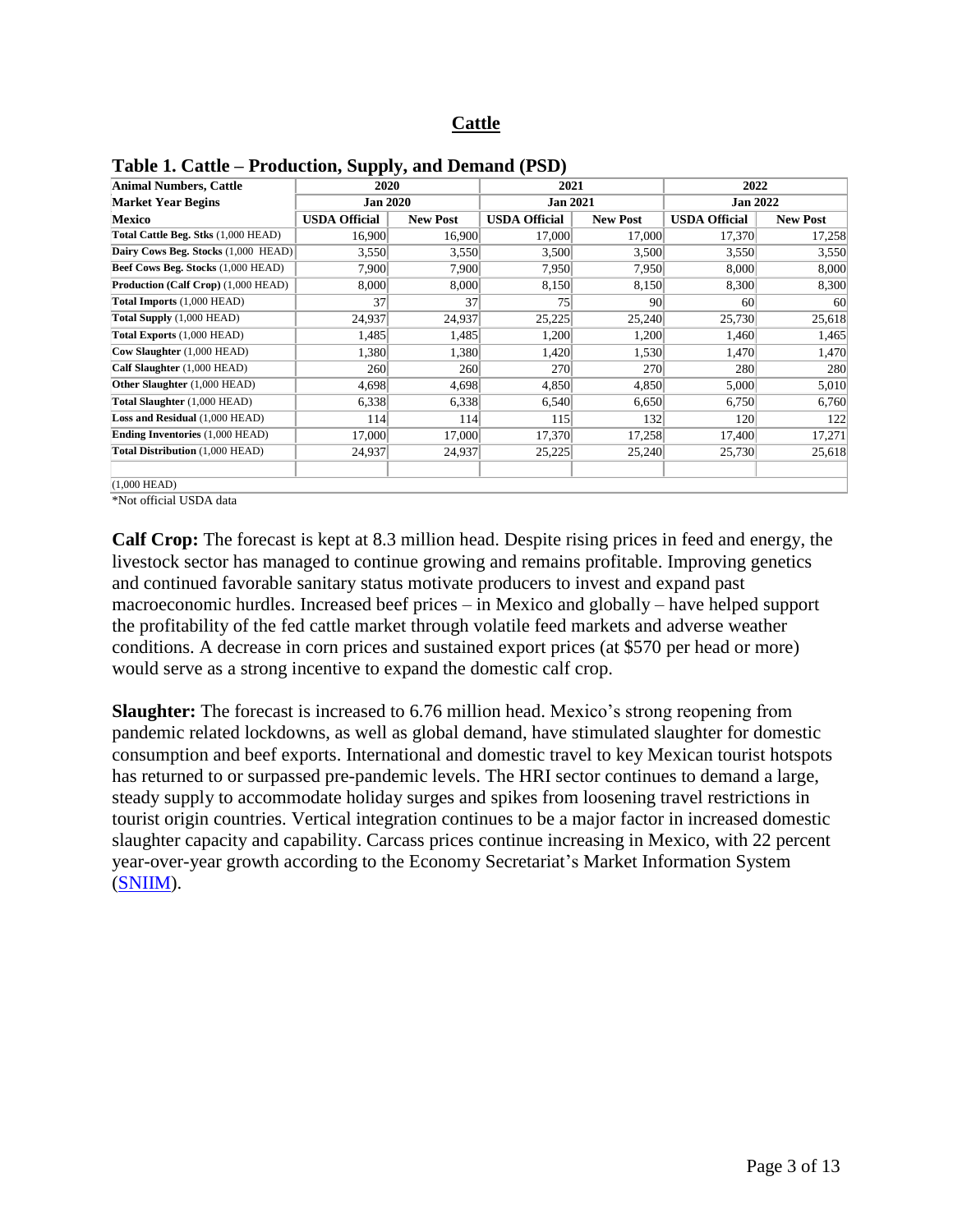| <b>State</b>                                          | <b>January</b> | February | March   | <b>April</b>                                                                                                                     | May     | <b>June</b> | July    | <b>August</b>         | <b>September</b> | October | <b>November</b> | <b>December</b> | <b>Total Bovine Carcases</b><br>2021 |
|-------------------------------------------------------|----------------|----------|---------|----------------------------------------------------------------------------------------------------------------------------------|---------|-------------|---------|-----------------------|------------------|---------|-----------------|-----------------|--------------------------------------|
| Aquascalientes                                        | 5,245          | 5,510    | 5,494   | 5,321                                                                                                                            | 5,974   | 5,303       | 5,117   | 4.749                 | 5.151            | 5,346   | 5,590           | 5,603           | 64,403                               |
| Baja California                                       | 19,181         | 20,833   | 26,008  | 30,885                                                                                                                           | 31,925  | 32.391      | 32,779  | 26,625                | 24,000           | 29,323  | 28,826          | 32.413          | 335,189                              |
| <b>Chihuahua</b>                                      | 6,728          | 5.783    | 6.654   | 6.803                                                                                                                            | 6.344   | 6.541       | 6.617   | 6.031                 | 6.856            | 5,804   | 5,415           | 4,191           | 73,767                               |
| Coahuila de Zaragoza                                  | 19.222         | 17.301   | 21,138  | 19,080                                                                                                                           | 19.753  | 21.048      | 21,277  | 20.233                | 20.283           | 20.733  | 21,199          | 17.069          | 238,336                              |
| Durango                                               | 30,511         | 34.424   | 38,794  | 36.648                                                                                                                           | 38.892  | 39,533      | 41,298  | 40,879                | 42,436           | 40.215  | 43,123          | 40.457          | 467,210                              |
| <b>Cuanaiuato</b>                                     | 7.647          | 6.736    | 8.146   | 7.481                                                                                                                            | 8.498   | 8.724       | 9.126   | 8.101                 | 7.377            | 7.578   | 7.270           | 4.803           | 91,487                               |
| Dalisco                                               | 487            | 447      | 497     | 464                                                                                                                              | 504     | 631         | 593     | 547                   | 526              | 511     | 454             | 536             | 6,197                                |
| Michoacán de Ocampo                                   | 22.688         | 29.111   | 36.671  | 31.271                                                                                                                           | 35.848  | 37.961      | 39.426  | 36.575                | 28.503           | 29.129  | 29.162          | 31.691          | 388,036                              |
| México                                                | 65             | 220      | 410     | 181                                                                                                                              | 92      | 195         | 235     | 325                   | 246              | $111$   | 208             | 285             | 2,573                                |
| Nuevo León                                            | 26,678         | 27,457   | 33,080  | 32.285                                                                                                                           | 29,372  | 30,942      | 27,200  | 28,486                | 28,442           | 29,707  | 31,529          | 24,559          | 349,737                              |
| Querétaro                                             | 6.455          | 6,754    | 8.158   | 6.896                                                                                                                            | 7.302   | 8,008       | 7.820   | 7.802                 | 7.920            | 7.521   | 8.167           | 8,156           | 90,959                               |
| San Luis Potosí                                       | 57,947         | 56,736   | 62,815  | 58,736                                                                                                                           | 58.620  | 61,729      | 62,556  | 61.149                | 59,648           | 61,572  | 57,576          | 61,680          | 720,764                              |
| Sinaloa                                               | 27,102         | 30.829   | 40.707  | 37.942                                                                                                                           | 42.847  | 48.847      | 47,465  | 44.924                | 41.209           | 41.376  | 40.652          | 43,370          | 487,270                              |
| Sonora                                                | 7.955          | 7.825    | 7.640   | 7.510                                                                                                                            | 7.966   | 7.835       | 8.553   | 8,172                 | 8,258            | 8.359   | 8.657           | 8.234           | 96,964                               |
| Tamaulipas                                            | 7,893          | 7.678    | 7.069   | 7.709                                                                                                                            | 7.685   | 7.897       | 7,526   | 7.864                 | 8,225            | 8.505   | 8.899           | 7.974           | 94,924                               |
| Veracruz de Ignacio de la Llave                       | 37,044         | 33,908   | 38,049  | 33,887                                                                                                                           | 38,338  | 39,448      | 40,169  | 38,285                | 39,101           | 38,127  | 39,607          | 40,964          | 456,927                              |
| Yucatán                                               | 2.212          | 2,090    | 1.943   | 2.116                                                                                                                            | 2.193   | 2.141       | 2.495   | 2.271                 | 2.144            | 2,616   | 2,629           | 1.243           | 26,093                               |
| <b>Zacatecas</b>                                      | 1,408          | 1.224    | 1.653   | 1.172                                                                                                                            | 1.144   | 1.631       | 1,435   | 1.157                 | 1.048            | 1.335   | 1,293           | 1.160           | 15,660                               |
| <b>Total of Bovine Carcasses 2021</b><br><del>.</del> | 286,468        | 294,866  | 344,926 | 326.387<br>$\mathbf{r}$ , $\mathbf{r}$ , $\mathbf{r}$ , $\mathbf{r}$ , $\mathbf{r}$ , $\mathbf{r}$ , $\mathbf{r}$ , $\mathbf{r}$ | 343,297 | 360,805     | 361,687 | 344,175<br>(CDMIAOIA) | 331,373          | 337,868 | 340,256         | 334,388         | 4,006,496                            |

**Table 2. Distribution of TIF Slaughter by State in 2021**

Source: TIF Establishment Directorate, Food, Animal, and Plant Health Agency (SENASICA)

**Imports:** The forecast is kept at 60,000 head. Food price inflation and macroeconomic struggles hamper domestic beef demand, largely affecting the need for cattle imports from Central America. Feedlots will still require cattle imports to meet Mexico's growing and diversifying (by product line, not destination) beef export capacity. If feeder cattle prices stabilize through the first half of 2022, cattle imports from the United States for slaughter in Mexico are expected to slow in the second half of 2022.

In 2021, Mexico's live cattle imports considerably increased as beef prices and consumer demand for beef grew. Mexican beef processors purchased cattle at appealing prices, especially from the United States. Some Mexican companies were an attractive alternative for limited slaughtering capacity in the United States.

**Exports:** The 2022 forecast is raised to 1.465 million head. The calf crop is expected to grow, allowing for cattle to be available for export. The United States is expected to replenish its beef herd and feedlots, drawing from healthy and Mexican cattle for fattening. Mexican ranchers are capable of successfully taking on the up-front costs and risks for producing calves that are then well-suited for fattening and slaughter in the United States.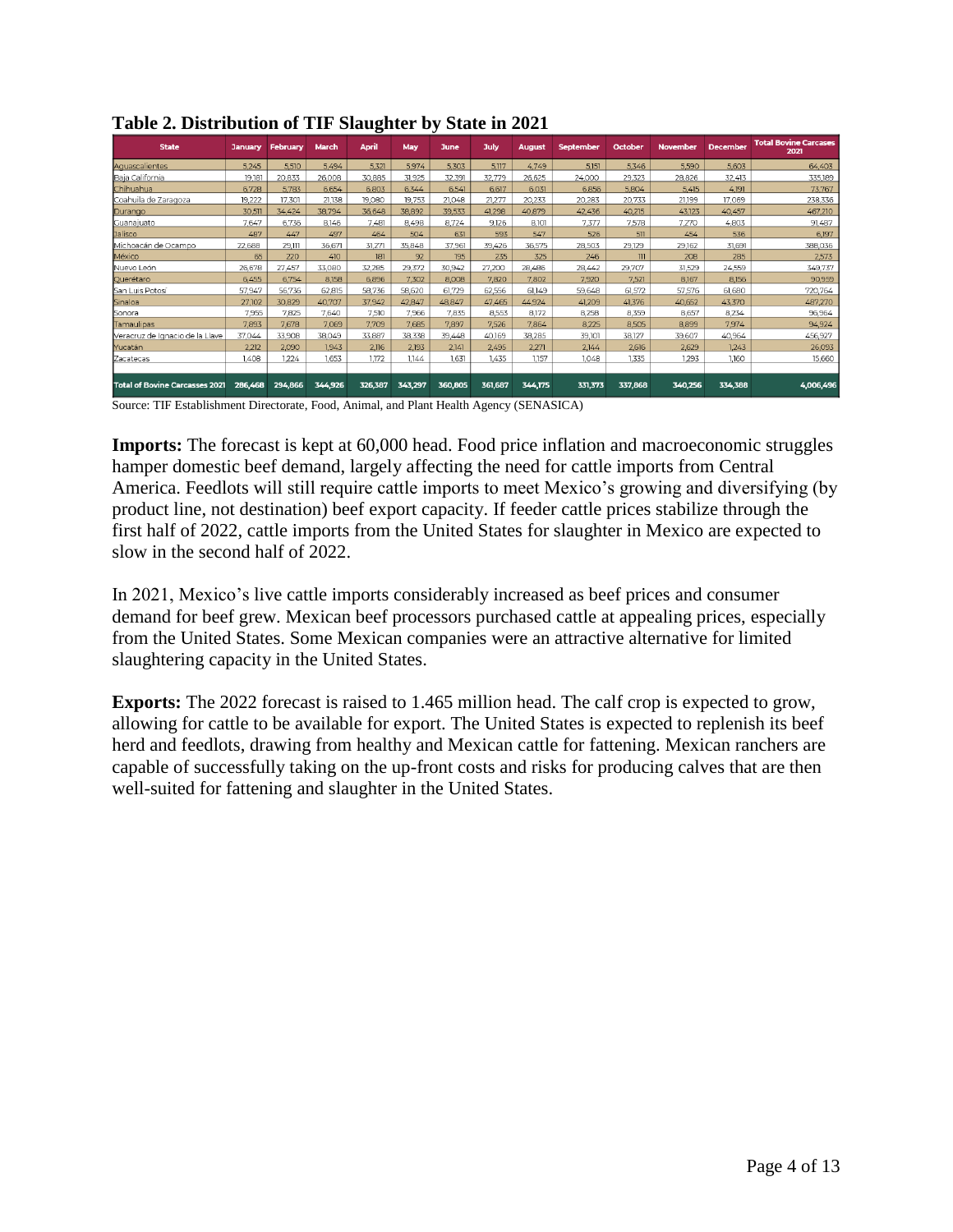# **Beef**

#### <span id="page-4-0"></span>**Table 3. Beef – PSD**

| Meat, Beef and Veal                       | 2020                 |                 | 2021                 |                 | 2022                 |                 |  |
|-------------------------------------------|----------------------|-----------------|----------------------|-----------------|----------------------|-----------------|--|
| <b>Market Year Begins</b>                 | <b>Jan 2020</b>      |                 | <b>Jan 2021</b>      |                 | <b>Jan 2022</b>      |                 |  |
| Mexico                                    | <b>USDA Official</b> | <b>New Post</b> | <b>USDA Official</b> | <b>New Post</b> | <b>USDA Official</b> | <b>New Post</b> |  |
| Slaughter (Reference) (1,000 HEAD)        | 6,338                | 6,338           | 6,540                | 6,540           | 6,750                | 6,750           |  |
| <b>Beginning Stocks</b> (1,000 MT CWE)    |                      | 0               |                      |                 |                      |                 |  |
| <b>Production</b> (1,000 MT CWE)          | 2.079                | 2,079           | 2,120                | 2,110           | 2,190                | 2,190           |  |
| Total Imports (1,000 MT CWE)              | 162                  | 162             | 200                  | 190             | 200                  | 200             |  |
| Total Supply (1,000 MT CWE)               | 2,241                | 2,241           | 2,320                | 2,300           | 2,390                | 2,390           |  |
| Total Exports (1,000 MT CWE)              | 343                  | 343             | 345                  | 350             | 380                  | 370             |  |
| Human Dom. Consumption (1,000 MT)<br>CWE) | 1,898                | 1,898           | 1,975                | 1,990           | 2,010                | 2,020           |  |
| Other Use, Losses (1,000 MT CWE)          |                      | $\Omega$        | $\Omega$             |                 |                      |                 |  |
| Total Dom. Consumption (1,000 MT CWE)     | 1,898                | 1,898           | 1,975                | 1,990           | 2,010                | 2,020           |  |
| <b>Ending Stocks</b> (1,000 MT CWE)       |                      | $\Omega$        |                      | $\Omega$        |                      | $\Omega$        |  |
| Total Distribution (1,000 MT CWE)         | 2,241                | 2,241           | 2,320                | 2,340           | 2,390                | 2,390           |  |
| $(1,000$ HEAD), $(1,000$ MT CWE)          |                      |                 |                      |                 |                      |                 |  |

\*Not official USDA data

**Production:** Beef production is forecast to remain 2.19 million MT CWE. National Statistics and Geography Service (INEGI) data show growing per capita demand for beef, as the Mexican economy (particularly in the tourism and HRI sectors) slowly recovers from 2020 and 2021 COVID-related slumps. Even though food price inflation remains above 7 percent and GDP growth is below 5 percent, beef demand continues to grow for higher-income consumers and as a share of exports.

Producers are incentivized to produce more and at better quality. TIF production, in particular, offers added quality and value with better food safety guarantees. TIF meatpackers offer a broader portfolio of products because they invest more in technology, innovation, food safety, and quality assurance. They can command higher prices and access the lucrative export market.

In 2021, the beef industry saw higher investment in better manufacturing practices and became more vertically integrated. The states of Veracruz, Jalisco, San Luis Potosi, Baja California, and Durango were the top five beef producers. States like Chihuahua or Sonora, which do have more advanced production methods, choose to export live cattle over beef.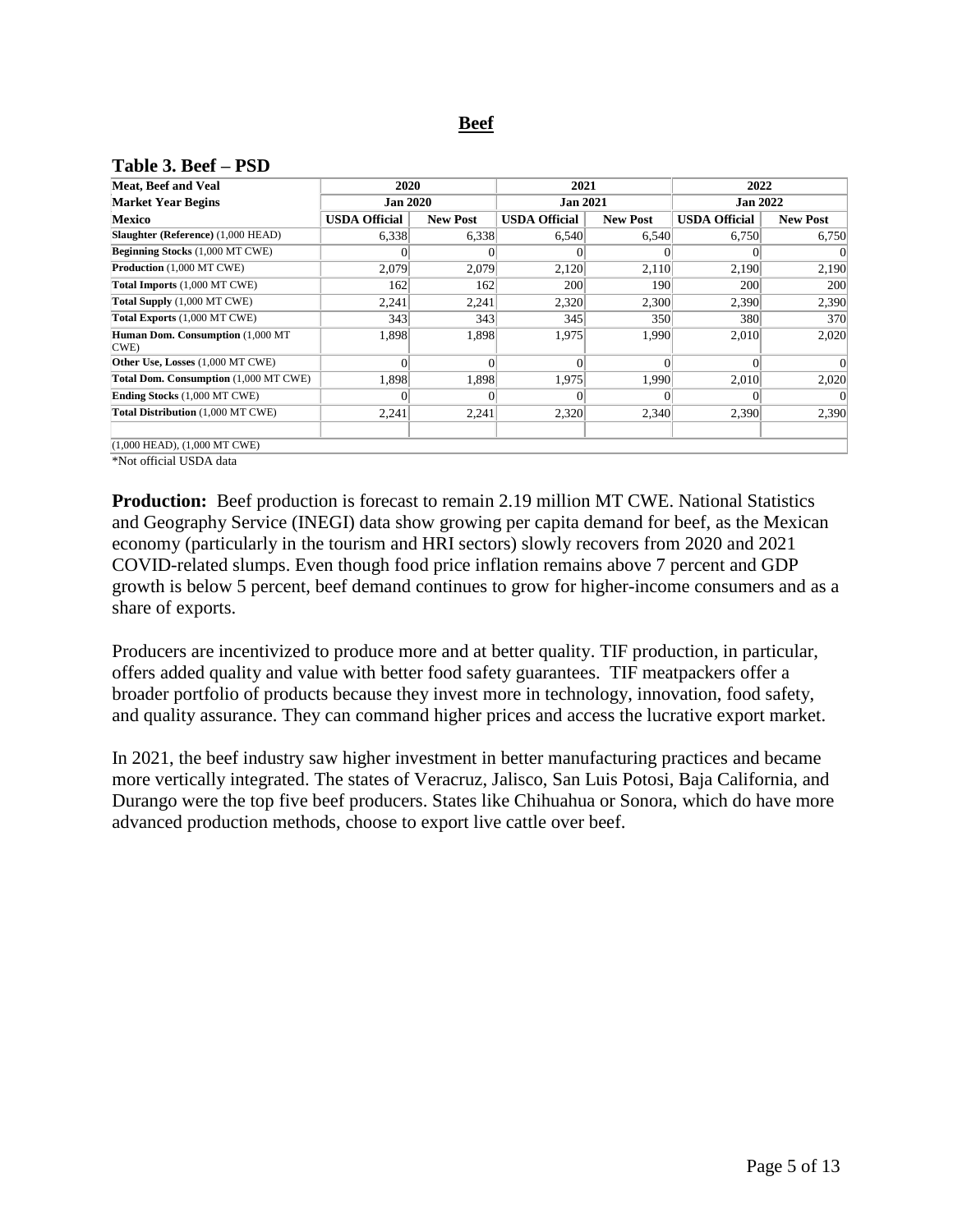

**Consumption:** Beef consumption is forecast to increase to 2.02 million MT CWE. Sustained beef consumption growth is driven by Mexico's gradual economic recovery, with the states of Mexico City, Mexico State, Jalisco, and Nuevo Leon outperforming others due to higher incomes and denser population. Plus, the northern part of Mexico consumes more beef as part of its regional culture. Those northern states have experienced faster economic recovery from the pandemic-related economic slump thanks to their advanced, industrialized economic sectors. Additionally, beef processors have become better at identifying household consumption patterns across varied socio-economic sectors and are able to offer appropriate products.

Local butcher shops represent 53 percent of beef sales, followed by retail with 19.5 percent. According to INEGI, with increased inflation and beef prices soaring, consumers are purchasing lower cost beef cuts, such as *bistec* (49 percent of sales) and ground beef (20 percent of sales).

In 2021, beef consumption growth was strongly driven by Mexico's HRI sector, as tourism started back up in beach hotspots, such as in Baja California and Quintana Roo States.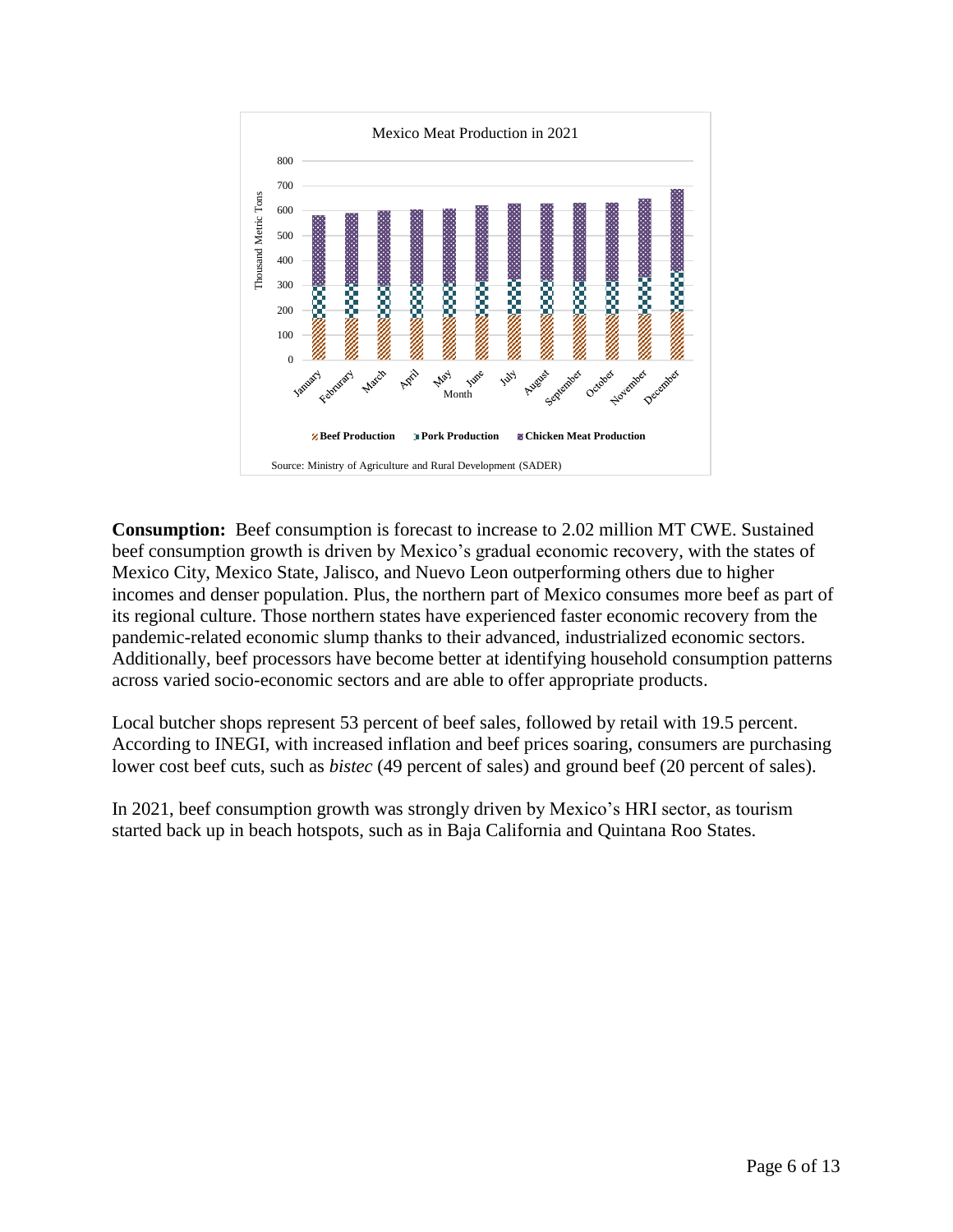



**Imports:** Beef imports are forecast to remain 200,000 MT CWE. As new waves of COVID infections around the world cause new lockdowns and travel restrictions, Mexico's relaxed position in light of new outbreaks is driving growing demand for beef from the HRI sector. Imports also satisfy domestic niche markets demanding specific cuts for higher-income households. As the U.S. and Mexico markets continue to place their high value cuts or addedvalue products in each other's market, bilateral beef trade is expected to continue growing.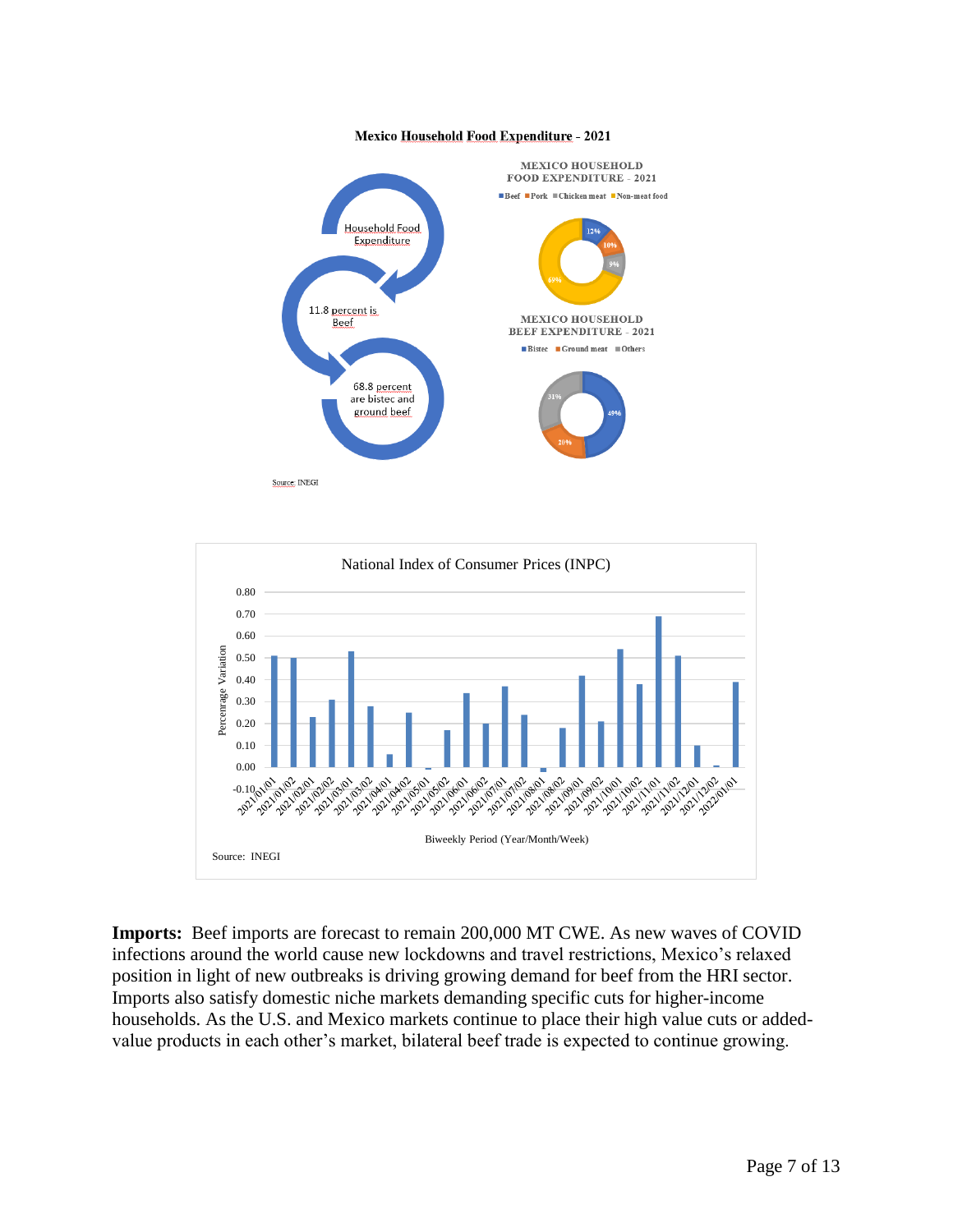**Exports:** Beef exports are forecast to decrease to 370,000 MT CWE. Mexico has market access to nearly 30 countries, but the main destinations for its beef are the United States, Japan, South Korea, Canada, and Hong Kong. Mexico's joint efforts between government and producers have expanded export destinations, which led its beef exports to grow from 227,000 MT CWE in 2016 to 350,000 MT CWE in 2021. In 2022, exports could be expanded to 370,000 MT CWE if not hampered by volatile beef prices and an abundance of worldwide stocks of beef and other meats that could depress prices.

Mexican processors import primal cuts to be processed in Mexico and then export with added value or place domestically as high-value cuts in the HRI sector or in niche retail stores. Mexico is the second largest beef supplier to the United States, offering high quality and competitive prices. Mexican producers can meet demand from changing U.S. consumer trends for leaner, smaller portions, while keeping the familiar grain-fed flavor.

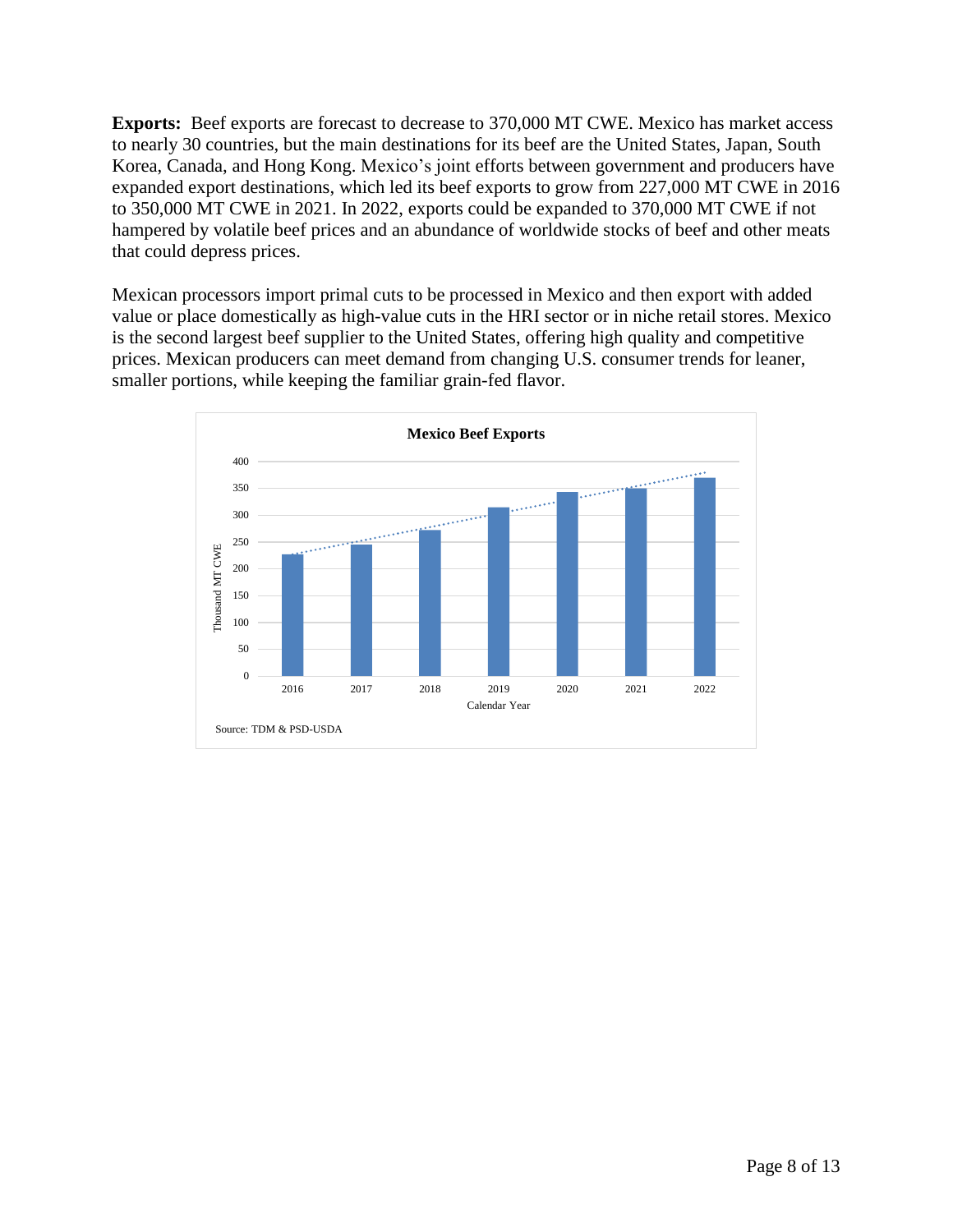# **Hogs**

<span id="page-8-0"></span>

|  |  |  |  | Table 4. Swine – PSD |
|--|--|--|--|----------------------|
|--|--|--|--|----------------------|

| <b>Animal Numbers, Swine</b>             | 2020                 |                 | 2021                 |                 | 2022                 |                 |  |
|------------------------------------------|----------------------|-----------------|----------------------|-----------------|----------------------|-----------------|--|
| <b>Market Year Begins</b>                | <b>Jan 2020</b>      |                 | <b>Jan 2021</b>      |                 | <b>Jan 2022</b>      |                 |  |
| Mexico                                   | <b>USDA Official</b> | <b>New Post</b> | <b>USDA Official</b> | <b>New Post</b> | <b>USDA Official</b> | <b>New Post</b> |  |
| Total Beginning Stocks (1,000 HEAD)      | 11,050               | 11,050          | 11,500               | 11,500          | 11,775               | 11,775          |  |
| <b>Sow Beginning Stocks (1,000 HEAD)</b> | 1,245                | 1,245           | 1,255                | 1,255           | 1,295                | 1,295           |  |
| Production (Pig Crop) (1,000 HEAD)       | 20,291               | 20,291          | 20,810               | 20,810          | 21,750               | 21,850          |  |
| Total Imports (1,000 HEAD)               | 25                   | 25              | 15                   | 15              | 25                   | 20              |  |
| Total Supply (1,000 HEAD)                | 31,366               | 31,366          | 32,325               | 32,325          | 33,550               | 33,645          |  |
| Total Exports (1,000 HEAD)               | $\Omega$             | $\Omega$        | $\vert$              | 0               | 0                    | $\Omega$        |  |
| Sow Slaughter (1,000 HEAD)               | $\theta$             |                 |                      |                 |                      | $\Omega$        |  |
| Other Slaughter (1,000 HEAD)             | 19,000               | 19,000          | 19,700               | 19,700          | 20,500               | 20,600          |  |
| Total Slaughter (1,000 HEAD)             | 19,000               | 19,000          | 19,700               | 19,700          | 20,500               | 20,600          |  |
| Loss and Residual (1,000 HEAD)           | 866                  | 866             | 850                  | 850             | 850                  | 845             |  |
| <b>Ending Inventories (1,000 HEAD)</b>   | 11,500               | 11,500          | 11,775               | 11,775          | 12,200               | 12,200          |  |
| Total Distribution (1,000 HEAD)          | 31,366               | 31,366          | 32,325               | 32,325          | 33,550               | 33,645          |  |
| $(1,000$ HEAD)                           |                      |                 |                      |                 |                      |                 |  |

\*Not official USDA data

**Production:** The 2022 pig crop forecast is raised to 21.85 million head. The hog herd remains in general good health, with low prevalence of major diseases. Where yields do suffer, it is due in part to poor nutrition, housing, handling, environmental factors, and susceptibility to pathogens (diseases). Actions taken by industry to improve productivity are the re-location, design, and construction of farms; better feeding practices, improved access to water, welfare in handling, transportation, and mobilization; improved waste (manure) disposal and general farm management; vermin control; and better hog identification and traceability to improve application of medicines.

The threat of African Swine Fever (ASF) has pushed more advanced operations to reinforce their biosecurity measures, heighten best practices, and even diversify the herd into different regions in Mexico to mitigate disruptions to the production chain in case of an ASF outbreak. Industry expects production growth to be 2–3 percent per year. Continued collaboration between industry and Mexican animal health authorities is expected to help protect the herd from ASF and other diseases.

Despite input prices being stable in the last part of 2021, 2022 is presenting challenges to hog farmers, with increased costs of energy, fuels, and grains cutting into profits. Growing inflation and a decreasing gross domestic product (GDP) are challenges to hog sector growth in 2022.

**Slaughter:** Slaughter in 2022 is forecast to increase to 20.6 million head. In 2021 and into 2022, hog farmers increased slaughter at TIF establishments to help meet consumer demand for better food safety and to attain higher yields. Vertically-integrated, TIF-grade companies have invested in better infrastructure along the production chain. Pork processor demand for both HRI and household consumption helped drive increased slaughter. Post-pandemic reopenings have increased consumption demand for pork across all socio-economic classes and strained available pork supplies.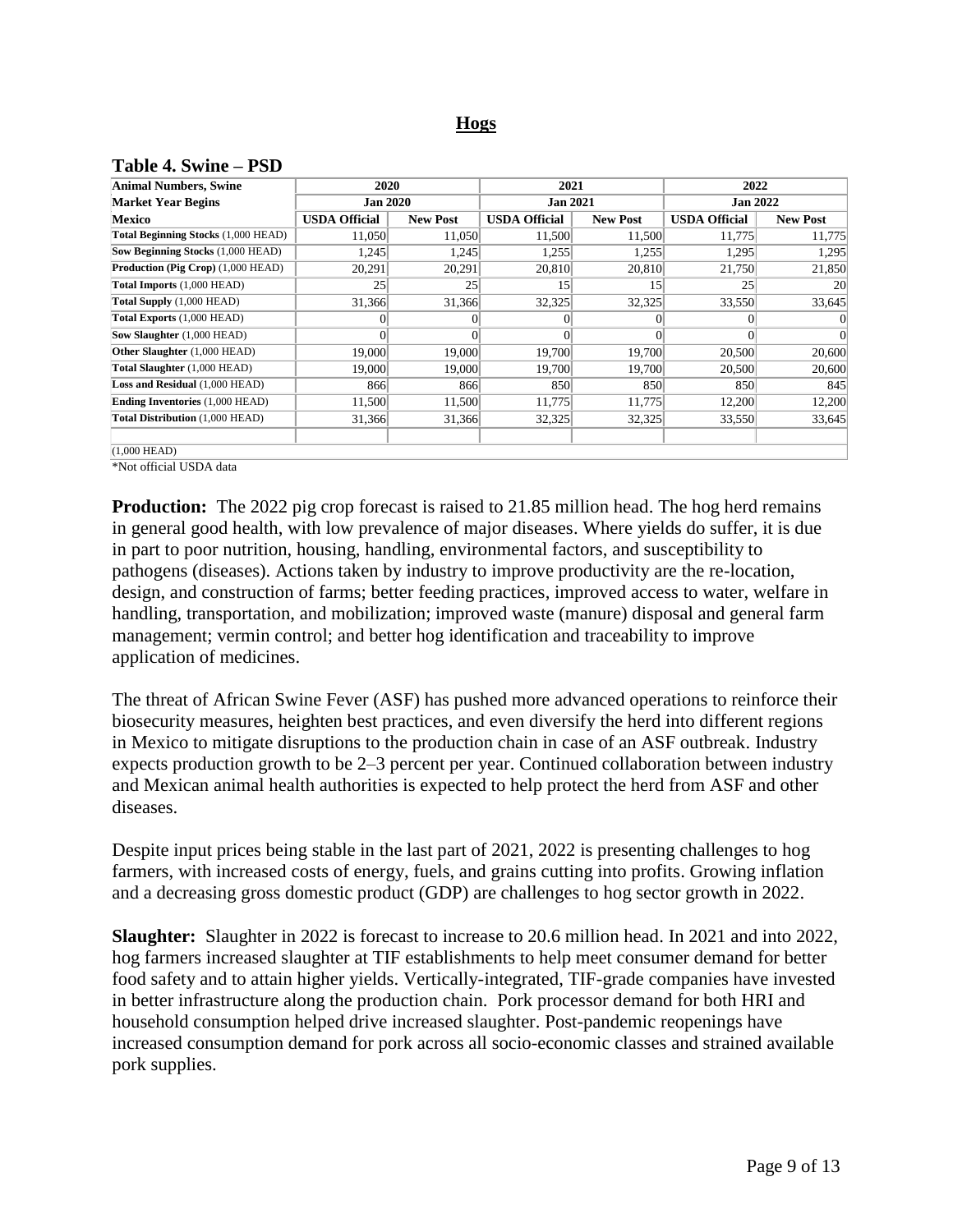| 0<br><b>State</b>               | 0       | <b>January February</b> | March                    | <b>April</b> | May     | <b>June</b> | <b>July</b> | <b>August</b> | <b>September</b> | October | November | December | <b>Total Hog Carcases 2021</b> |
|---------------------------------|---------|-------------------------|--------------------------|--------------|---------|-------------|-------------|---------------|------------------|---------|----------|----------|--------------------------------|
| Chiapas                         | 7.300   | 6,090                   | 6,090                    | 7,250        | 7,290   | 3,890       | 5,010       | 5,100         | 5,750            | 4.300   | 2,017    | 2,807    | 62,894                         |
| <b>Chihuahua</b>                | 693     | 942                     | 870                      | 1.038        | 1.116   | 1.227       | 1.056       | 926           | 1.170            | 704     | 681      | 1.187    | 11.610                         |
| Coahuila de Zaragoza            | 2,853   | 3.223                   | 2.766                    | 3.154        | 2.812   | 2.874       | 2.981       | 2.770         | 3,187            | 3.245   | 2.708    | 1,677    | 34,250                         |
| Durango                         | 574     | 419                     | 863                      | 738          | 344     | 507         | 576         | 850           | 428              | 65      | 714      | 1.433    | 8,097                          |
| Guanajuato                      | 123,995 | 116,793                 | 115,863                  | 118,181      | 113,371 | 117,035     | 121,955     | 123,145       | 113,253          | 109,718 | 99,050   | 86,468   | 1,358,827                      |
| Jalisco                         | 113.573 | 115,667                 | 131.715                  | 124.659      | 126,835 | 116,621     | 120,522     | 128.544       | 128,553          | 133,551 | 129,532  | 132,726  | 1,502,498                      |
| Michoacán de Ocampo             | 4,280   | 2.444                   | 3.491                    | 3,742        | 2,722   | 3,690       | 3,672       | 3,963         | 3,638            | 3,218   | 4,506    | 5,440    | 44,806                         |
| México                          | 106.162 | 98.941                  | 101.197                  | 102.674      | 98.285  | 91.181      | 92,373      | 99.028        | 99,316           | 00.989  | 103,134  | 79.017   | 172,297                        |
| Nuevo León                      | 13,775  | 14,386                  | 17.415                   | 14.851       | 13,579  | 13.480      | 13.412      | 15.027        | 15,028           | 15,169  | 16.499   | 14,489   | 177,110                        |
| Puebla                          | 73,327  | 73,331                  | 06,819                   | 88,877       | 84,895  | 78,313      | 80,643      | 70.836        | 66,763           | 70,648  | 68,997   | 72,807   | 936,256                        |
| Querétaro                       | 15,202  | 14,771                  | 16,044                   | 15.498       | 15,751  | 14,265      | 14.546      | 15.260        | 15,503           | 14.410  | 14,402   | 18,653   | 184,305                        |
| Sinaloa                         | 7.512   | 7.399                   | 7,610                    | 6.511        | 7.210   | 6.984       | 6.478       | 6.130         | 7,053            | 7.327   | 6,897    | 7.612    | 84,723                         |
| Sonora                          | 270,017 | 242,540                 | 266,103                  | 238,769      | 244,747 | 219,072     | 208,899     | 228,706       | 242,136          | 244,269 | 252,802  | 262,322  | 2,920,382                      |
| Veracruz de Ignacio de la Llave | ٠       |                         | $\overline{\phantom{a}}$ |              |         |             |             |               |                  |         |          | 146      | 146                            |
| <b>Yucatán</b>                  | 151,325 | 148,239                 | 173,372                  | 135,908      | 150,551 | 156,901     | 160,996     | 156,681       | 162,397          | 180,103 | 198,366  | 182,812  | 1,957,651                      |
| Zacatecas                       | 527     | 421                     | 508                      | 342          |         |             |             |               |                  |         |          |          | 1,798                          |
|                                 |         |                         |                          |              |         |             |             |               |                  |         |          |          |                                |
| <b>Total Hog Carcasses 2021</b> | 891.115 | 845,606                 | 950,726                  | 862,192      | 869,508 | 826,040     | 833,119     | 856,966       | 864,175          | 888,302 | 900,305  | 869,596  | 10,457,650                     |

**Table 5. Hog Slaughter at TIF Establishments in 2021**

Source: TIF Establishments Directorate – SENASICA

**Imports:** The 2022 import forecast is lowered to 20,000 head. Swine imports go mostly to improving the genetic pool. Industry reports imports of live swine is lower – particularly, compared to 2020 – in part due to the uncertainty of ASF outbreaks. Imports are forecast lower as breeders shift herd locations and focus on expanding the herd with domestic genetics.

**Exports:** The 2022 forecast remains zero. All domestic swine production is kept to satisfy domestic demand for pork, leaving no room for live animal exports.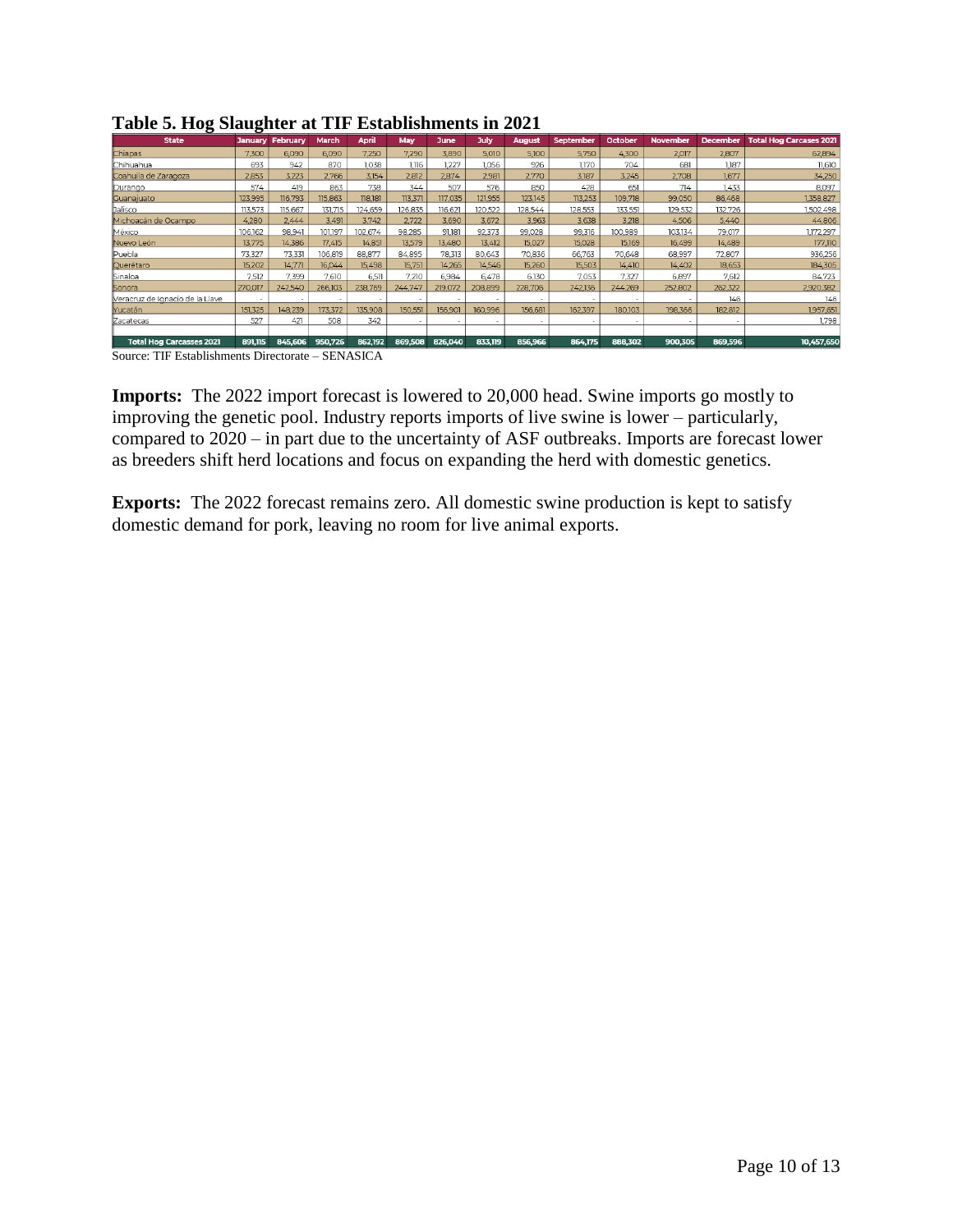#### **Pork**

#### <span id="page-10-0"></span>**Table 6. Pork – PSD**

| <b>Meat, Swine</b>                     | 2020                 |                 | 2021                 |                 | 2022                 |                 |  |  |
|----------------------------------------|----------------------|-----------------|----------------------|-----------------|----------------------|-----------------|--|--|
| <b>Market Year Begins</b>              | <b>Jan 2020</b>      |                 | <b>Jan 2021</b>      |                 | <b>Jan 2022</b>      |                 |  |  |
| <b>Mexico</b>                          | <b>USDA Official</b> | <b>New Post</b> | <b>USDA Official</b> | <b>New Post</b> | <b>USDA Official</b> | <b>New Post</b> |  |  |
| Slaughter (Reference) (1,000 HEAD)     | 19,000               | 19,000          | 19.700               | 19,700          | 20,500               | 20,600          |  |  |
| <b>Beginning Stocks</b> (1,000 MT CWE) |                      |                 |                      | 0               |                      |                 |  |  |
| Production (1,000 MT CWE)              | 1,451                | 1,451           | 1,485                | 1,485           | 1,540                | 1,580           |  |  |
| Total Imports (1,000 MT CWE)           | 945                  | 945             | 1,150                | 1,150           | 1,175                | 1,255           |  |  |
| Total Supply (1,000 MT CWE)            | 2,396                | 2,396           | 2,635                | 2,635           | 2,715                | 2,835           |  |  |
| Total Exports (1,000 MT CWE)           | 344                  | 344             | 330                  | 330             | 350                  | 385             |  |  |
| Human Dom. Consumption (1,000 MT CWE)  | 2,052                | 2,052           | 2,305                | 2,305           | 2,365                | 2,450           |  |  |
| Other Use, Losses (1,000 MT CWE)       |                      | $\Omega$        | 0                    | $\Omega$        | 0                    | $\theta$        |  |  |
| Total Dom. Consumption (1,000 MT CWE)  | 2,052                | 2,052           | 2,305                | 2,305           | 2,365                | 2,450           |  |  |
| <b>Ending Stocks</b> (1,000 MT CWE)    |                      |                 |                      | $_{0}$          |                      |                 |  |  |
| Total Distribution (1,000 MT CWE)      | 2,396                | 2,396           | 2,635                | 2,635           | 2,715                | 2,835           |  |  |
| $(1,000$ HEAD), $(1,000$ MT CWE)       |                      |                 |                      |                 |                      |                 |  |  |

\*Not official USDA data

**Production:** The 2022 pork production forecast is increased to 1.58 million MT CWE. Growing exports and strong domestic demand continue to stimulate production increases, in both volume and quality. Producers are meeting domestic demand by providing more innovative and creative products at affordable prices. There is increased domestic demand in Mexico for pork as activities resume after COVID-related stops and restarts. People are eating out at restaurants or having street food, creating demand for a variety of dishes not available during the heights of the pandemic. On the export side, producers are looking to meet increased global demand for Mexico's pork exports because of the quality and availability of its meat. Mexico is able to meet the stringent specifications of markets such as Japan and South Korea.

### **Table 7. Pork Consumption in Mexico in 2021**

| 2021                                                 | January | Februrary | March   | April   | May     | June    | July            | August | September October November |         |         | December | Total     |
|------------------------------------------------------|---------|-----------|---------|---------|---------|---------|-----------------|--------|----------------------------|---------|---------|----------|-----------|
| National<br>Apparent<br>Consumption<br>(NAC)         | 210,566 | 195,063   | 198,473 | 214,469 | 219,030 | 226,835 | 224,111 231,489 |        | 227,954                    | 235,415 | 261,216 | 265,458  | 2,710,079 |
| Per capita<br>consumption                            | 1.6     | 1.5       | 1.5     | 1.6     | 1.7     | 1.7     | 1.7             | 1.8    | 1.7                        | 1.8     | 2.0     | 2.0      | 20.6      |
| NAC Volume expressed in MT                           |         |           |         |         |         |         |                 |        |                            |         |         |          |           |
| Per capita consumption expressed in kilograms/person |         |           |         |         |         |         |                 |        |                            |         |         |          |           |
| Source: INEGI                                        |         |           |         |         |         |         |                 |        |                            |         |         |          |           |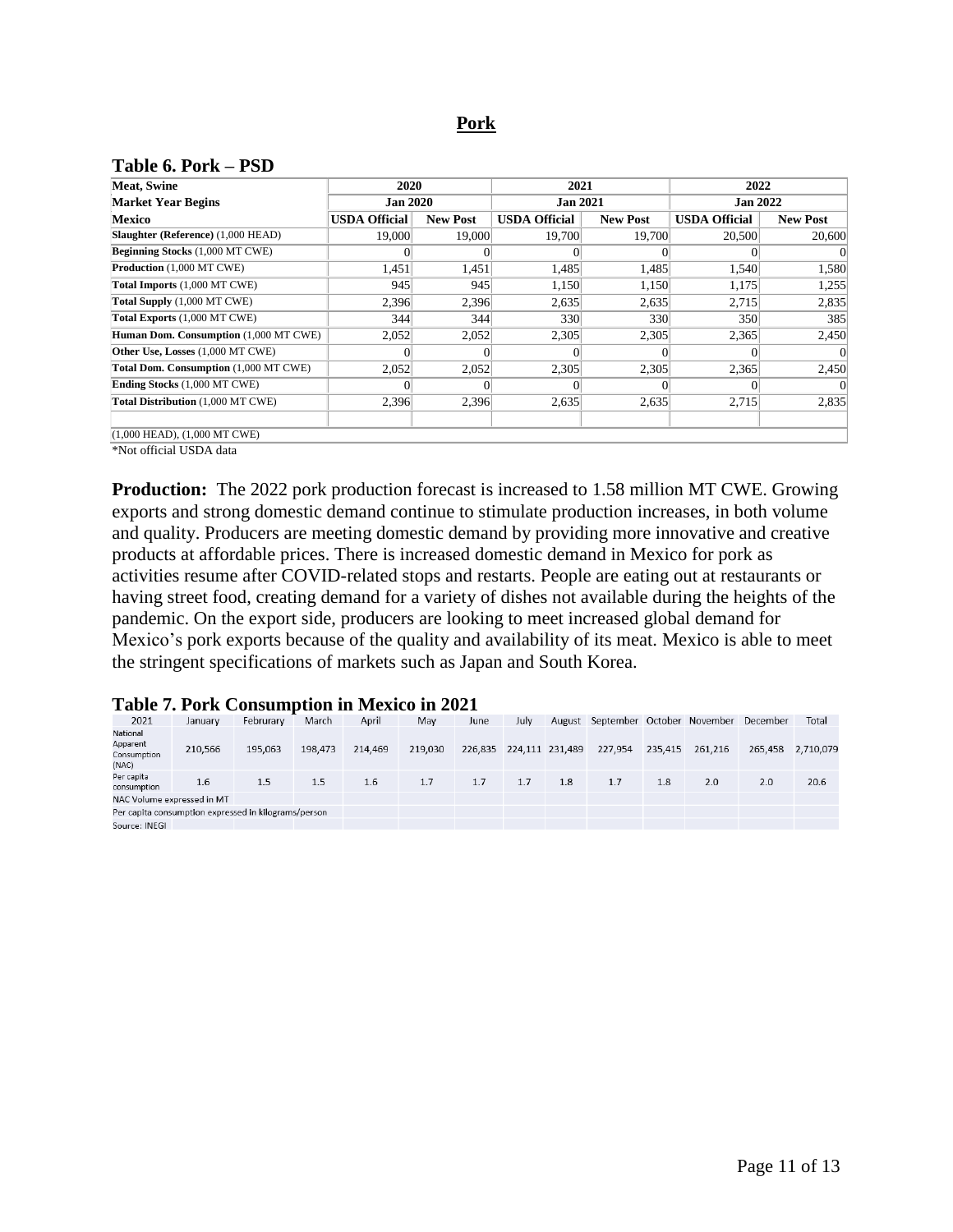

**Consumption:** The 2022 pork consumption forecast is increased to 2.45 million MT CWE. Mexico's is recovering from the pandemic-related slump, which is helping to drive consumption increases. INEGI reports an increase of 6.4 percent of household income expenditures going to purchase pork. Consumption in Mexico is driven by income (acquisitive power). Low-cost pork cuts such as *bistec* represent 28 percent of purchases, followed by pork chops with 27 percent, and ham (hind leg) trimmings at 13 percent.

Rising food price inflation will hamper some consumption growth. Mexico's inflation remains above 7 percent and will affect purchasing decisions through 2022. Nevertheless, pork is expected to remain the second-most important animal protein for the Mexican retail consumer, following chicken. Consumer purchases will trend toward more affordable variety meats containing pork. Pork viscera and trimmings are expected to be the preferred meat ingredient in street food rather than muscles or high-value cuts.